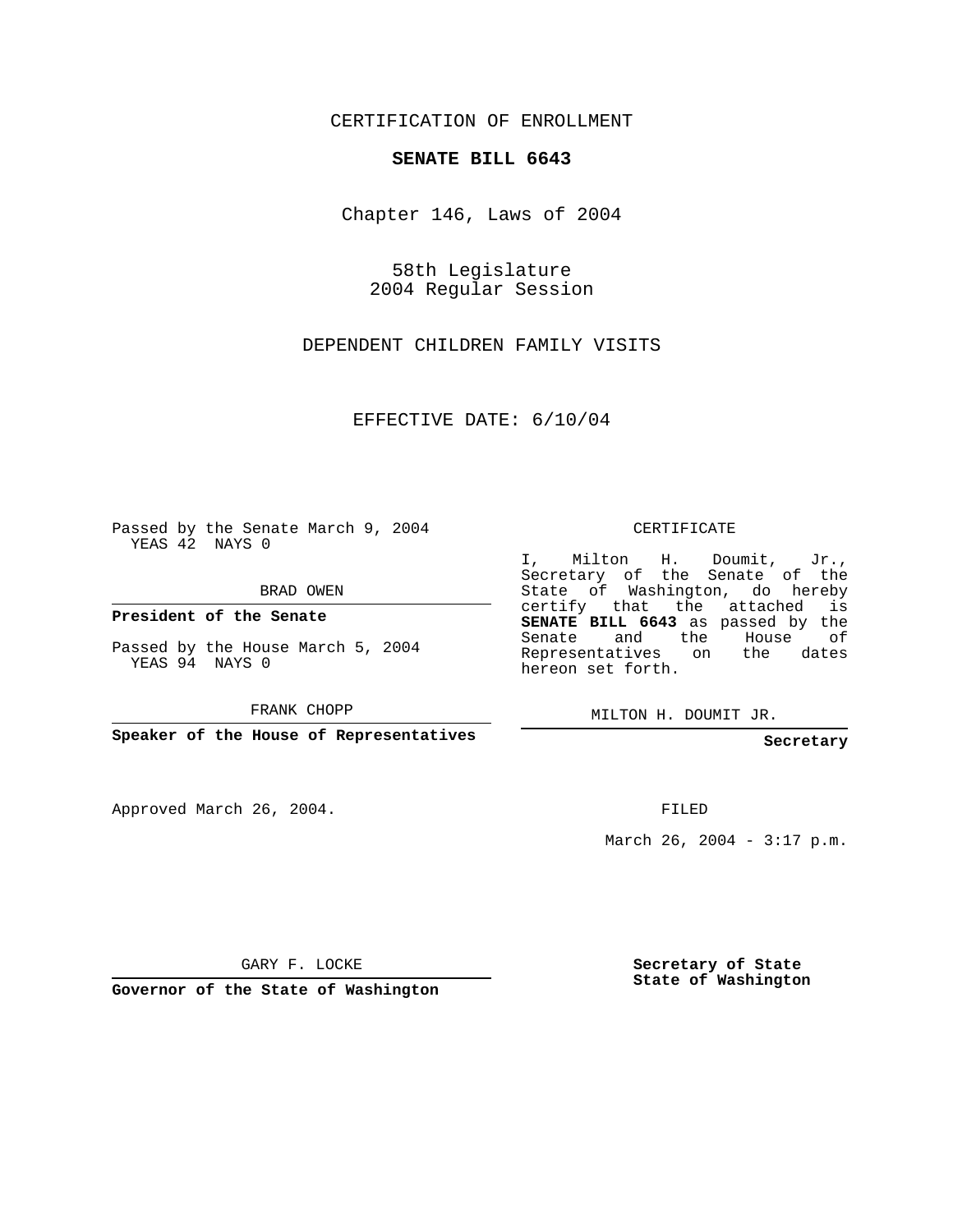## **SENATE BILL 6643** \_\_\_\_\_\_\_\_\_\_\_\_\_\_\_\_\_\_\_\_\_\_\_\_\_\_\_\_\_\_\_\_\_\_\_\_\_\_\_\_\_\_\_\_\_

\_\_\_\_\_\_\_\_\_\_\_\_\_\_\_\_\_\_\_\_\_\_\_\_\_\_\_\_\_\_\_\_\_\_\_\_\_\_\_\_\_\_\_\_\_

## AS AMENDED BY THE HOUSE

Passed Legislature - 2004 Regular Session

**State of Washington 58th Legislature 2004 Regular Session By** Senators Stevens, Hargrove, Schmidt and Carlson Read first time 01/28/2004. Referred to Committee on Children & Family Services & Corrections.

 AN ACT Relating to family visitation for dependent children; amending RCW 13.34.136; adding new sections to chapter 13.34 RCW; and creating a new section.

BE IT ENACTED BY THE LEGISLATURE OF THE STATE OF WASHINGTON:

 **Sec. 1.** RCW 13.34.136 and 2003 c 227 s 4 are each amended to read as follows:

 (1) Whenever a child is ordered removed from the child's home, the agency charged with his or her care shall provide the court with:

 (a) A permanency plan of care that shall identify one of the following outcomes as a primary goal and may identify additional outcomes as alternative goals: Return of the child to the home of the child's parent, guardian, or legal custodian; adoption; guardianship; permanent legal custody; long-term relative or foster care, until the child is age eighteen, with a written agreement between the parties and the care provider; successful completion of a responsible living skills program; or independent living, if appropriate and if the child is age sixteen or older. The department shall not discharge a child to an independent living situation before the child is eighteen years of age unless the child becomes emancipated pursuant to chapter 13.64 RCW;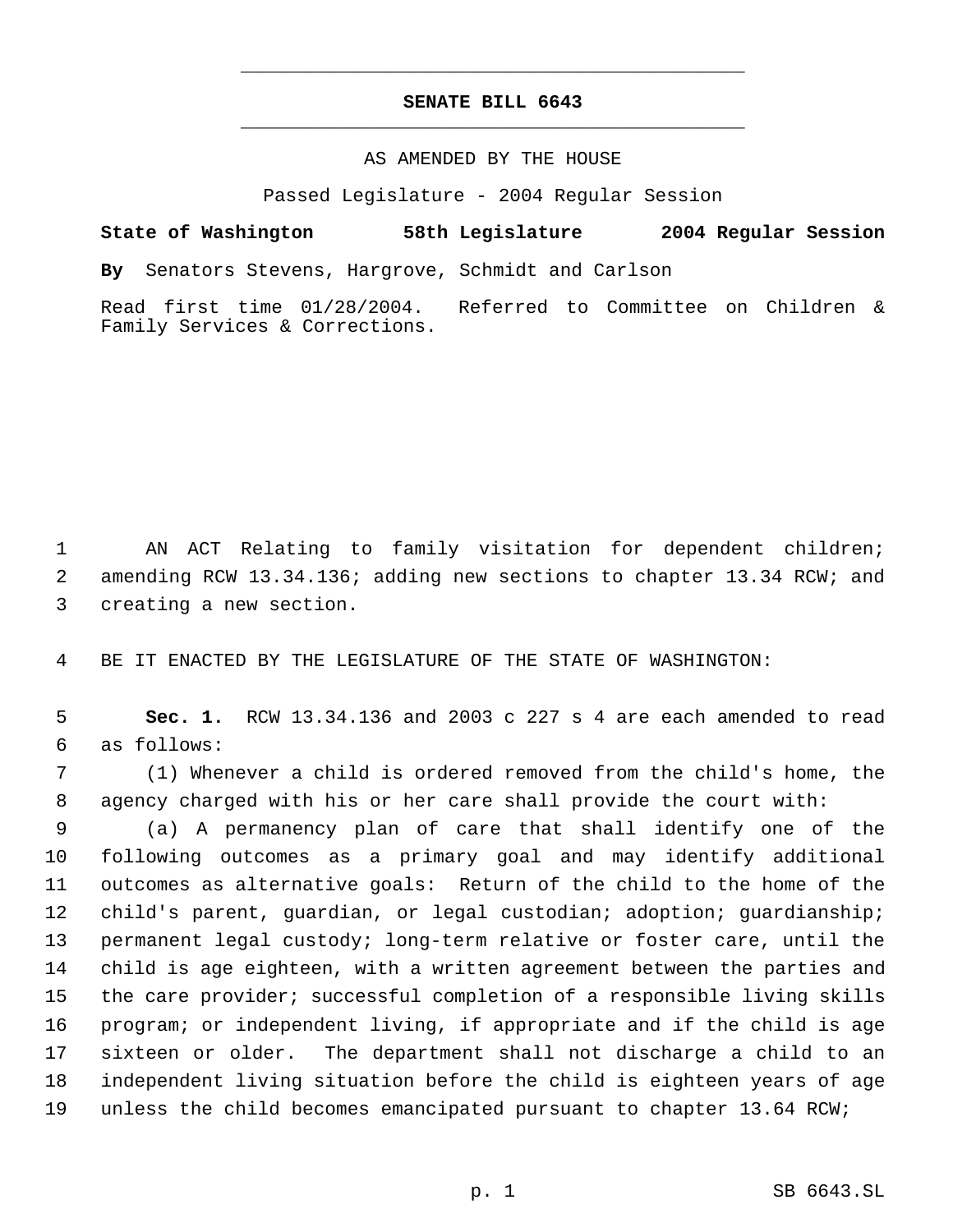(b) Unless the court has ordered, pursuant to RCW 13.34.130(4), that a termination petition be filed, a specific plan as to where the child will be placed, what steps will be taken to return the child home, what steps the agency will take to promote existing appropriate sibling relationships and/or facilitate placement together or contact in accordance with the best interests of each child, and what actions the agency will take to maintain parent-child ties. All aspects of the plan shall include the goal of achieving permanence for the child.

 (i) The agency plan shall specify what services the parents will be offered to enable them to resume custody, what requirements the parents must meet to resume custody, and a time limit for each service plan and parental requirement.

 (ii) Visitation is the right of the family, including the child and the parent, in cases in which visitation is in the best interest of the 15 child. Early, consistent, and frequent visitation is crucial for maintaining parent-child relationships and making it possible for 17 parents and children to safely reunify. The agency shall encourage the maximum parent and child and sibling contact possible, when it is in 19 the best interest of the child, including regular visitation and participation by the parents in the care of the child while the child is in placement. Visitation shall not be limited as a sanction for a parent's failure to comply with court orders or services where the health, safety, or welfare of the child is not at risk as a result of 24 the visitation. Visitation may be limited or denied only if the court determines that such limitation or denial is necessary to protect the 26 child's health, safety, or welfare. The court and the agency should 27 rely upon community resources, relatives, foster parents, and other appropriate persons to provide transportation and supervision for visitation to the extent that such resources are available, and appropriate, and the child's safety would not be compromised.

 (iii) A child shall be placed as close to the child's home as possible, preferably in the child's own neighborhood, unless the court finds that placement at a greater distance is necessary to promote the child's or parents' well-being.

 (iv) The agency charged with supervising a child in placement shall provide all reasonable services that are available within the agency, or within the community, or those services which the department has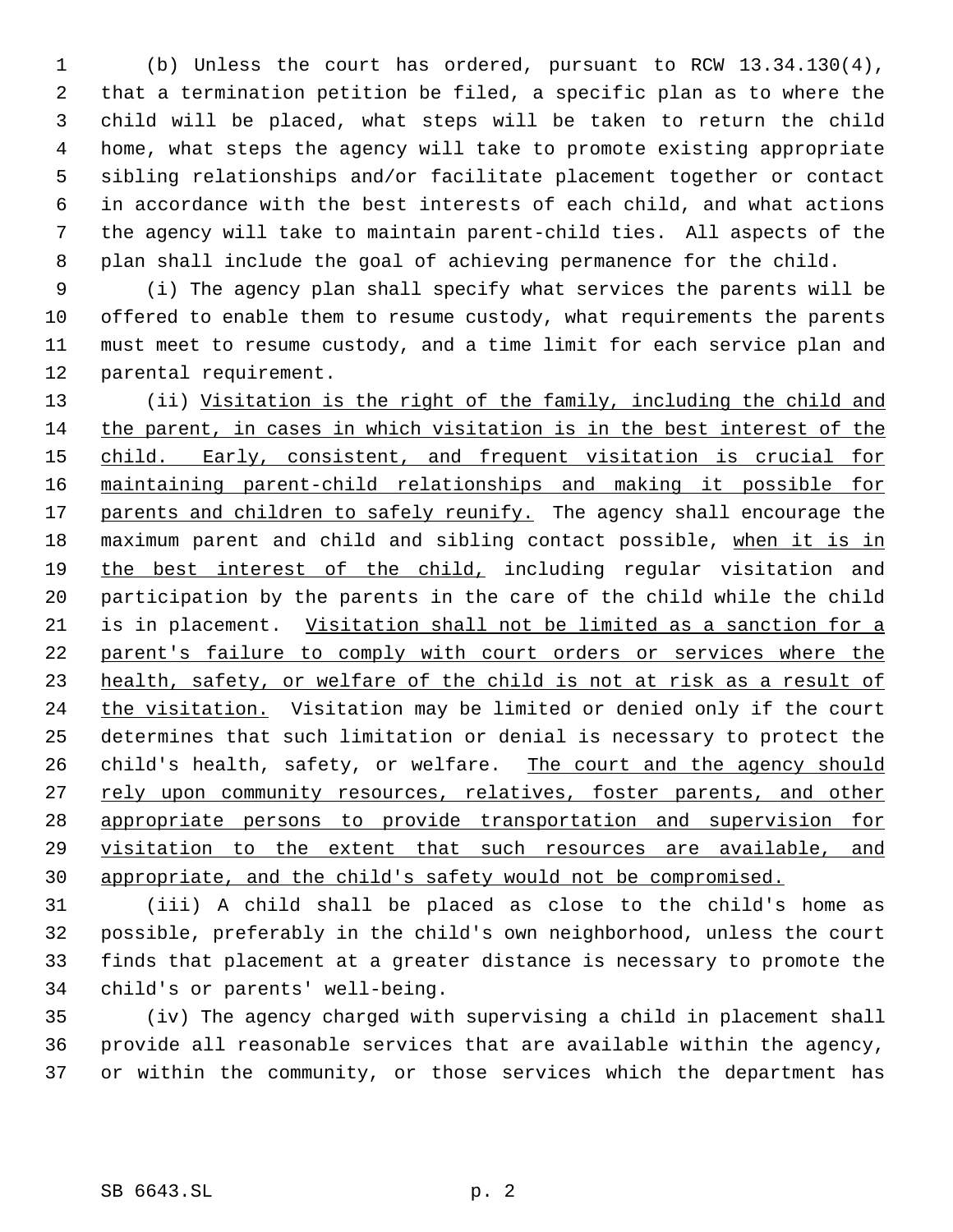existing contracts to purchase. It shall report to the court if it is 2 unable to provide such services; and

 (c) If the court has ordered, pursuant to RCW 13.34.130(4), that a termination petition be filed, a specific plan as to where the child will be placed, what steps will be taken to achieve permanency for the child, services to be offered or provided to the child, and, if visitation would be in the best interests of the child, a recommendation to the court regarding visitation between parent and child pending a fact-finding hearing on the termination petition. The agency shall not be required to develop a plan of services for the parents or provide services to the parents if the court orders a termination petition be filed. However, reasonable efforts to ensure visitation and contact between siblings shall be made unless there is reasonable cause to believe the best interests of the child or siblings would be jeopardized.

 (2) If the court determines that the continuation of reasonable efforts to prevent or eliminate the need to remove the child from his or her home or to safely return the child home should not be part of the permanency plan of care for the child, reasonable efforts shall be made to place the child in a timely manner and to complete whatever steps are necessary to finalize the permanent placement of the child.

 (3) The court shall consider the child's relationships with the child's siblings in accordance with RCW 13.34.130(3).

 NEW SECTION. **Sec. 2.** A new section is added to chapter 13.34 RCW to read as follows:

 The court may order expert evaluations of parties to obtain information regarding visitation issues or other issues in a case. These evaluations shall be performed by appointed evaluators who are mutually agreed upon by the court, the state, and the parents' counsel, and, if the child is to be evaluated, by the representative for the child. If no agreement can be reached, the court shall select the expert evaluator.

 NEW SECTION. **Sec. 3.** A new section is added to chapter 13.34 RCW to read as follows:

 The department of social and health services shall develop consistent policies and protocols, based on current relevant research,